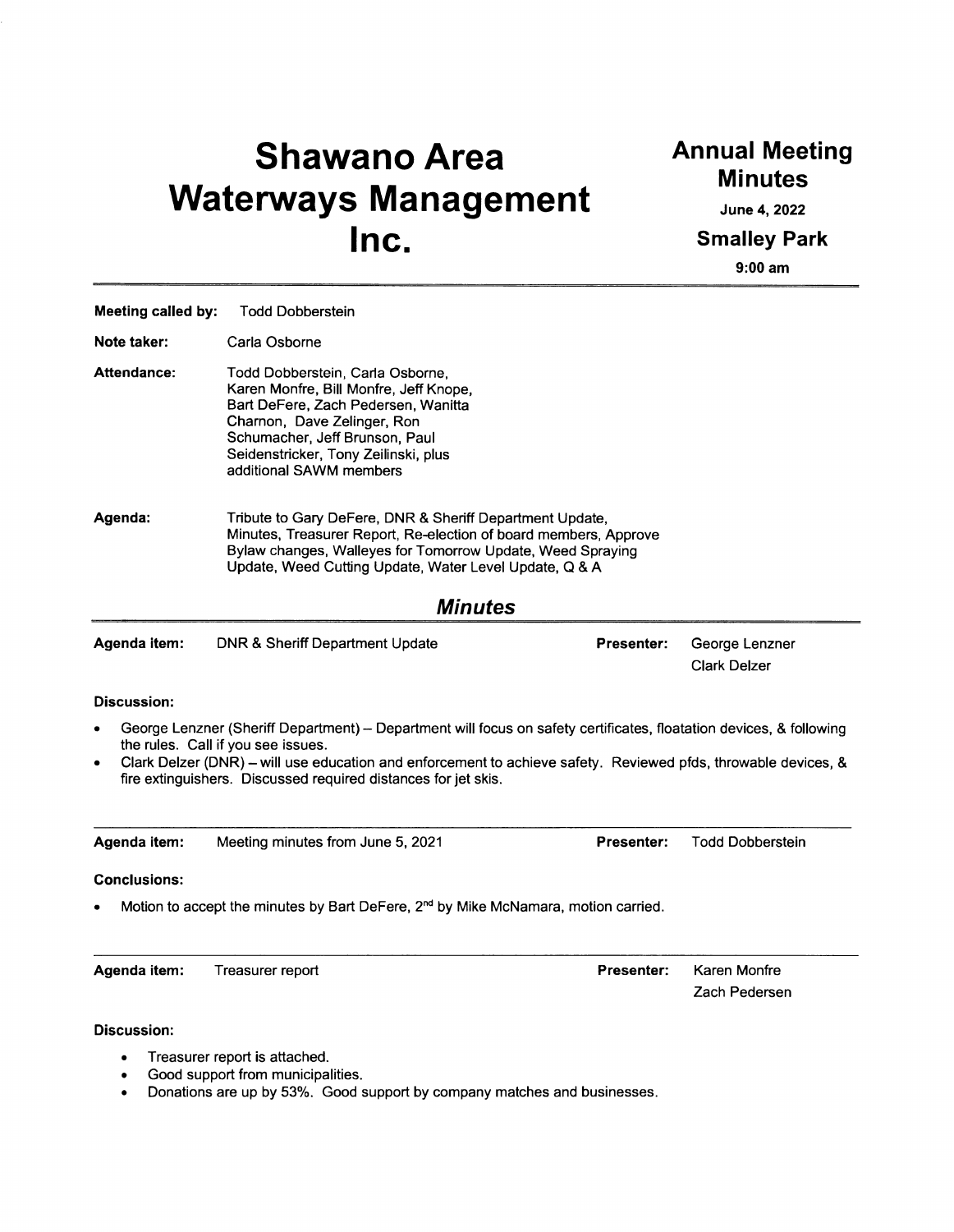- Dues are up by 11%.
- Cutting revenue down due to low water levels and equipment issues.
- Planning for new cutter & barge within the next few years.
- Survey indicated that weed cutting is valued by membership.
- Grants from the year are from Clean Boats/Clean Waters and Buoys.
- Buoys expense is up.

### **Conclusions:**

• Motion to accept the Treasurer report by Bart DeFere, 2<sup>nd</sup> by John Tjaaland, motion carried.

|                     | Agenda item: Re-election of Board Members                                                                                                                                                                                                                                                                                                                                       | Presenter:        | <b>Todd Dobberstein</b> |
|---------------------|---------------------------------------------------------------------------------------------------------------------------------------------------------------------------------------------------------------------------------------------------------------------------------------------------------------------------------------------------------------------------------|-------------------|-------------------------|
| <b>Conclusions:</b> |                                                                                                                                                                                                                                                                                                                                                                                 |                   |                         |
|                     | Motion to re-elect Nitta Charnon, Dave Zelinger, Roger Knueppel for another 3-year term by Karen Monfre, 2 <sup>nd</sup> by<br>Zach Pedersen, motion carried.                                                                                                                                                                                                                   |                   |                         |
| Agenda item:        | Approve Bylaw Changes                                                                                                                                                                                                                                                                                                                                                           | Presenter:        | Karen Monfre            |
| <b>Conclusions:</b> |                                                                                                                                                                                                                                                                                                                                                                                 |                   |                         |
| motion carried.     | Motion approve the new documents, approve the filing of the restated Articles of Incorporation with the State of WI,<br>and allow Todd and the committee to make any non-substantive changes by Ron Schumacher, 2 <sup>nd</sup> by Bart DeFere,                                                                                                                                 |                   |                         |
| Agenda item:        | <b>Walleyes for Tomorrow</b>                                                                                                                                                                                                                                                                                                                                                    | Presenter:        | Ken                     |
| <b>Discussion:</b>  |                                                                                                                                                                                                                                                                                                                                                                                 |                   |                         |
|                     | Hatched 5.5 million eggs. All hatched at the same time. Had a good year. Put in Shawano Lake and Washington<br>Lake. Kids fishing will be in August. More information on Walleyes for Tomorrow Facebook page. Limit is 3<br>Walleyes/day at 18" or larger. Walleyes for Tomorrow support the higher water level. Spawning beds were 90%<br>out of water when the level was low. |                   |                         |
| Agenda item:        | <b>Weed Spraying Update</b>                                                                                                                                                                                                                                                                                                                                                     | <b>Presenter:</b> | <b>Bart DeFere</b>      |
| <b>Discussion:</b>  |                                                                                                                                                                                                                                                                                                                                                                                 |                   |                         |
|                     | Chemicals are working well for controlling weeds. Bart cannot do private spraying. Can only treat areas that are<br>approved by DNR. Cost of chemicals is \$10,800/year. Takes about 8-10 hrs to apply. Treatment is applied to 7<br>areas on lake for a total of 52 acres. Will treat this year about 1 week before July 4th.                                                  |                   |                         |
| Agenda item:        | <b>Weed Cutting Update</b>                                                                                                                                                                                                                                                                                                                                                      | Presenter:        | Jeff Knope              |
| <b>Discussion:</b>  |                                                                                                                                                                                                                                                                                                                                                                                 |                   |                         |

• Had issues last year with equipment and water level. Equipment is running well now. Will update equipment in the future.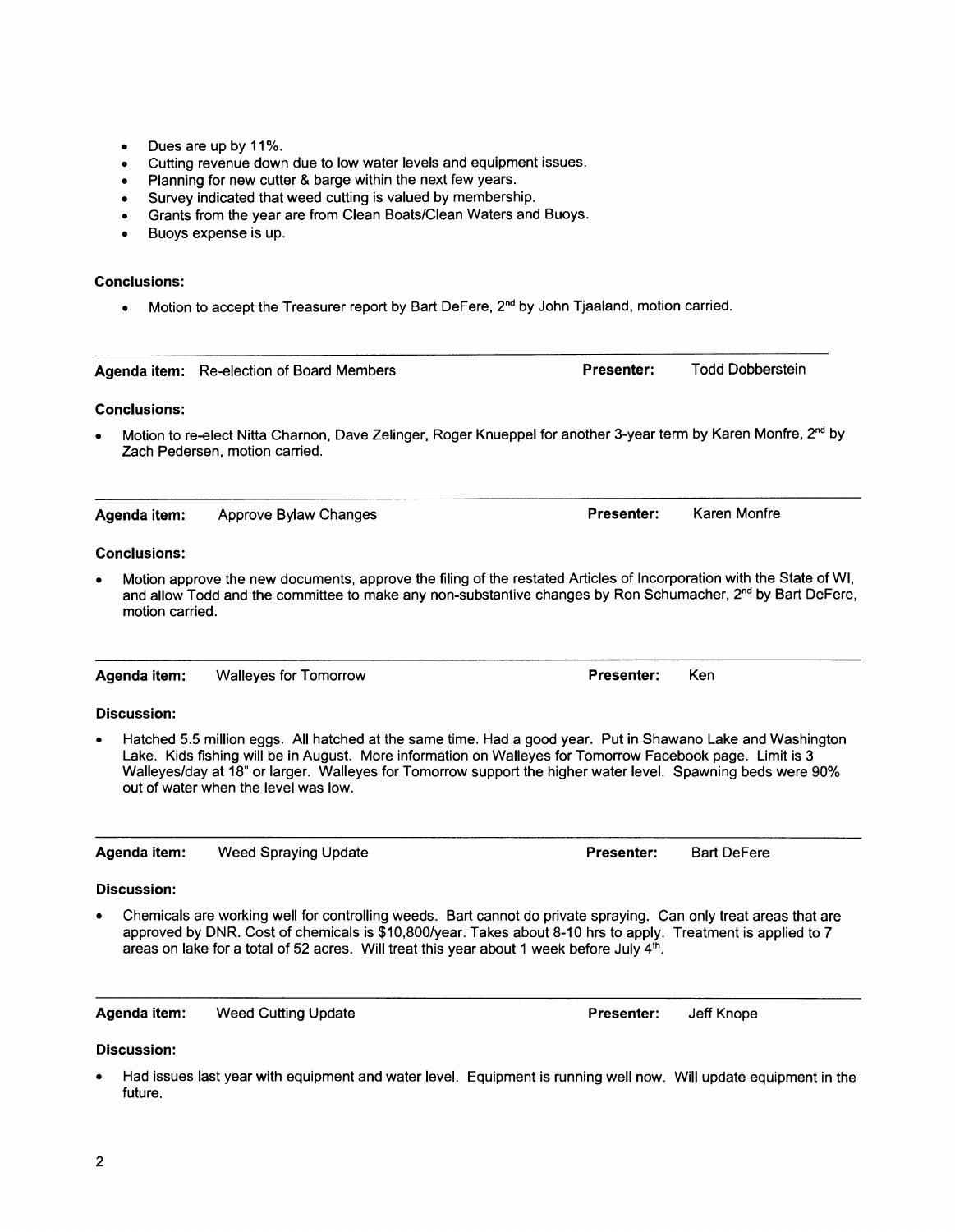#### **Agenda item:** Water Level Update **Presenter:** Bill Monfre

#### **Discussion:**

• Currently have a temporary permit to keep the water level at 802.9 msl through November 2023. Currently pursuing a permanent amendment to keep the water level at 802.9 msl forever. This amendment is progressing well. Eagle Creek and Sullivan and Gomez have completed a hydrological survey. They were able to prove that the dam would be able to handle any flooding at the 802.9 msl level. The survey has been submitted and approved by the DNR (will also be approved by US Fish and Wildlife Service). The next step is getting stakeholder support and would like to complete this by August 15. Application must by submitted to FERC by December 31, 2022. FERC then has until November 15, 2023 to approve it. This is the last chance to get the level changed to 802.9 msl.

## *Other Information*

- Todd gave bridge update.
- Todd gave update on economic study by UW Oshkosh. Waterways contribute \$29 million to Shawano County.

#### **Adjournment:**

- Motion to adjourn the meeting by Ron Schumacher,  $2<sup>nd</sup>$  by Bill Monfre, motion carried.
- Meeting was adjourned at 10:10 am.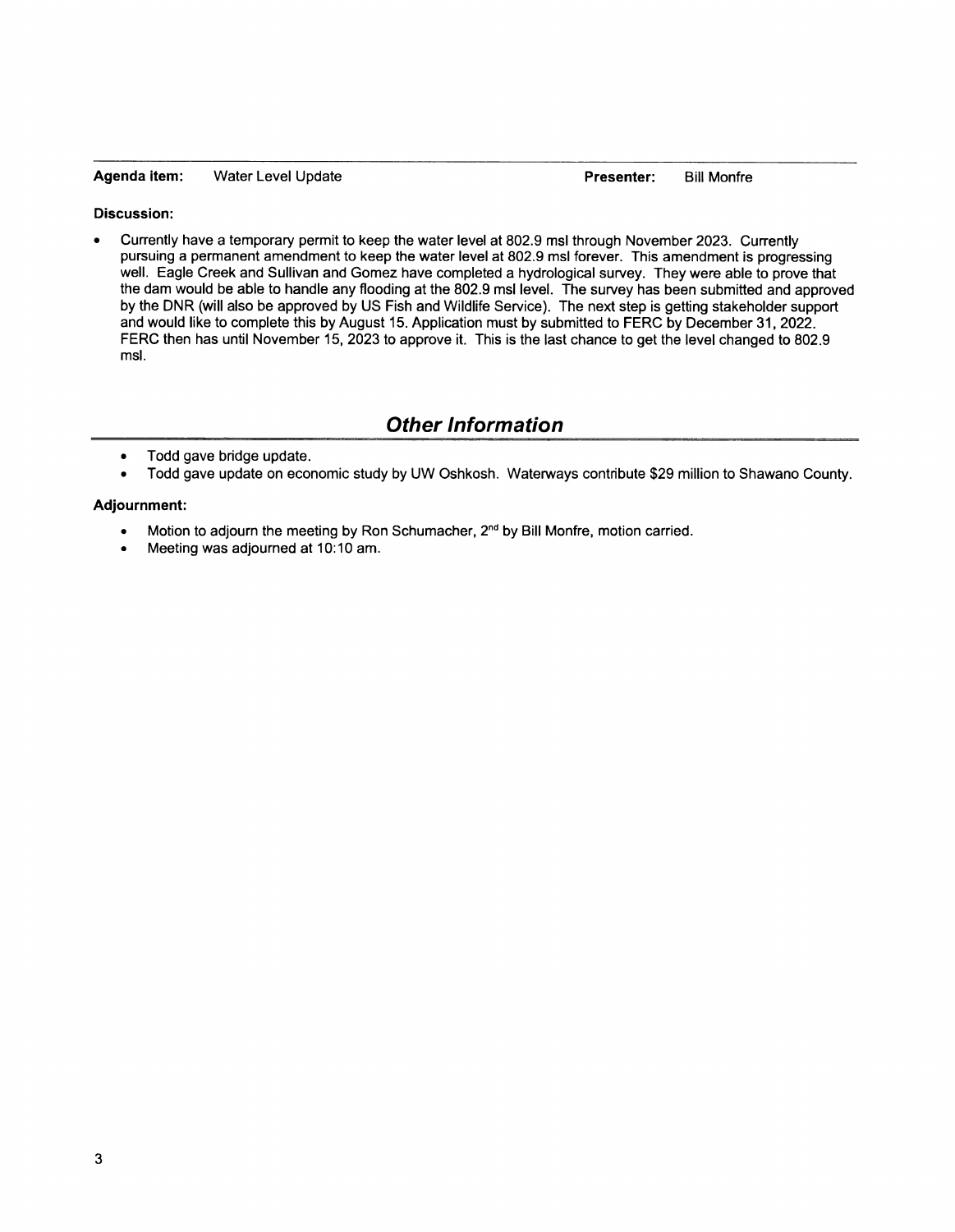## Shawano Area Waterways Management, Inc. Statements of Net Position - Tax Basis

As of December 31, 2021 and 2020

|                                                                     | Dec 31, 21              | Dec 31, 20             |
|---------------------------------------------------------------------|-------------------------|------------------------|
| <b>ASSETS</b>                                                       |                         |                        |
| <b>Current Assets</b>                                               |                         |                        |
| <b>Checking/Savings</b>                                             |                         |                        |
| <b>BMO Checking</b>                                                 | 45.913.95<br>180,000.00 | 94,098.25<br>95,000.00 |
| MM Rsrve for Equip Replacement<br><b>Rsrve for Lake Trtmt/Study</b> | 65.718.19               | 65.582.07              |
| <b>Rsrve for Water Level Study</b>                                  | 60,000.00               | 30.000.00              |
|                                                                     |                         |                        |
| <b>Total Checking/Savings</b>                                       | 351.632.14              | 284,680.32             |
| <b>Total Current Assets</b>                                         | 351,632.14              | 284,680.32             |
| <b>Fixed Assets</b>                                                 |                         |                        |
| <b>Equipment</b>                                                    | 464.784.24              | 464.784.24             |
| <b>Accumulated Depreciation</b>                                     | -427.958.90             | -419.560.41            |
| <b>Total Fixed Assets</b>                                           | 36.825.34               | 45,223.83              |
| <b>TOTAL ASSETS</b>                                                 | 388,457.48              | 329,904.15             |
| <b>LIABILITIES &amp; NET POSITION</b><br><b>Liabilities</b>         |                         |                        |
| <b>Current Liabilities</b>                                          |                         |                        |
| <b>Other Current Liabilities</b>                                    |                         |                        |
| <b>Payroll Liabilities</b>                                          | 630.21                  | 184.34                 |
| <b>Total Other Current Liabilities</b>                              | 630.21                  | 184.34                 |
| <b>Total Current Liabilities</b>                                    | 630.21                  | 184,34                 |
| <b>Total Liabilities</b>                                            | 630.21                  | 184.34                 |
| <b>Net Position</b>                                                 |                         |                        |
| <b>Net Assets - Unrestricted</b>                                    | 329,719.81              | 278.894.88             |
| <b>Net Income</b>                                                   | 58.107.46               | 50.824.93              |
| <b>Total Net Position</b>                                           | 387,827.27              | 329,719.81             |
| <b>TOTAL LIABILITIES &amp; NET POSITION</b>                         | 388,457.48              | 329,904.15             |